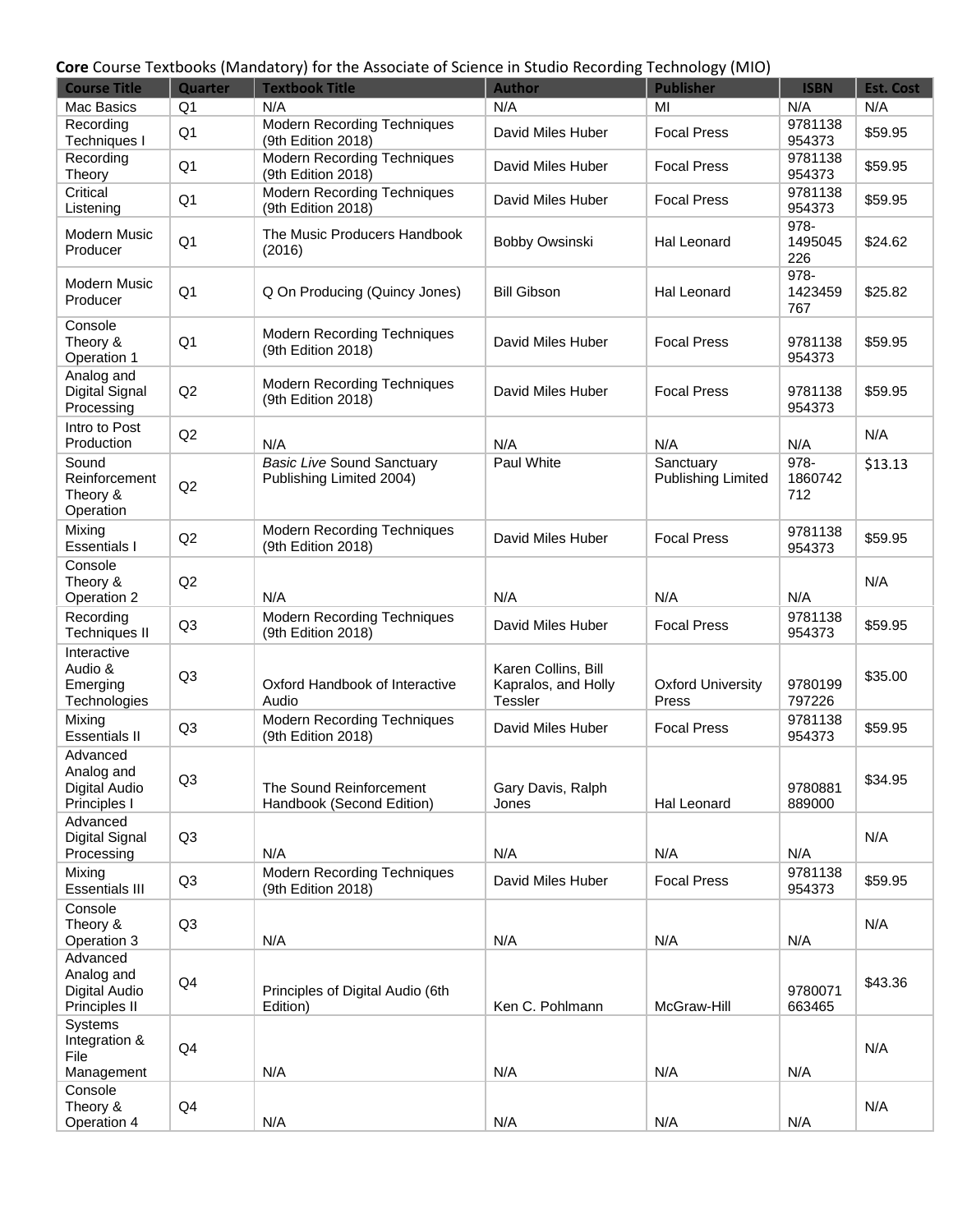| <b>Broadcast</b><br>Media I                            | Q <sub>5</sub> | N/A <not online="" yet=""></not> | N/A | N/A | N/A | N/A |
|--------------------------------------------------------|----------------|----------------------------------|-----|-----|-----|-----|
| Survey of<br>Recording &<br>Production<br>Techniques 1 | Q <sub>5</sub> | N/A <not online="" yet=""></not> | N/A | N/A | N/A | N/A |
| Live Recording<br>Techniques                           | Q <sub>5</sub> | N/A <not online="" yet=""></not> | N/A | N/A | N/A | N/A |
| Recording<br>Studio<br>Etiquette                       | Q <sub>5</sub> | N/A                              | N/A | N/A | N/A | N/A |
| Final Project I                                        | Q <sub>5</sub> | N/A <not online="" yet=""></not> | N/A | N/A | N/A | N/A |
| <b>Broadcast</b><br>Media II                           | Q <sub>6</sub> | N/A <not online="" yet=""></not> | N/A | N/A | N/A | N/A |
| Survey of<br>Recording &<br>Production<br>Techniques 1 | Q <sub>6</sub> | N/A <not online="" yet=""></not> | N/A | N/A | N/A | N/A |
| Studio<br>Technology                                   | Q <sub>6</sub> | N/A <not online="" yet=""></not> | N/A | N/A | N/A | N/A |
| Final Project II                                       | Q <sub>6</sub> | N/A <not online="" yet=""></not> | N/A | N/A | N/A | N/A |

## **Elective** Course Textbooks (Optional–Based on Each Individual's Elective Course Choices)

| <b>Course Title</b> | Quarter | <b>Textbook Title</b>                                     | <b>Author</b> | <b>Publisher</b>      | <b>ISBN</b>            | <b>Est. Cost</b> |
|---------------------|---------|-----------------------------------------------------------|---------------|-----------------------|------------------------|------------------|
| Logic 1             | $Q1-Q6$ | Logic Pro X 10.5: Professional<br>Music Production (2020) | David Nahmani | <b>Peachpit Press</b> | 978-<br>0136886<br>624 | \$59.99          |
| Logic 2             | $Q1-Q6$ | Logic Pro X 10.5: Professional<br>Music Production (2020) | David Nahmani | <b>Peachpit Press</b> | 978-<br>0136886<br>624 | \$59.99          |

# **Textbooks & Fees (These books are included in Materials Fee)**

These fees are associated with the following courses and are paid through student billing at the time of registration.

| <b>Course Title</b>                           | <b>Quarter</b><br><b>Needed</b> | <b>Textbook Title</b> | <b>Author</b> | <b>Publisher</b>    | <b>Est. Cost</b> |
|-----------------------------------------------|---------------------------------|-----------------------|---------------|---------------------|------------------|
| Pro Tools 1                                   | Q1                              | N/A                   | N/A           | Avid                | N/A              |
| Pro Tools 2                                   | Q2                              | N/A                   | N/A           | Avid                | N/A              |
| Pro Tools 3                                   | Q <sub>3</sub>                  | N/A                   | N/A           | Avid                | N/A              |
| Pro Tools 4                                   | Q <sub>4</sub>                  | N/A                   | N/A           | Avid                | N/A              |
| Electronics                                   | Q <sub>1</sub>                  | <b>Materials Fee</b>  | N/A           | N/A                 | \$85.00          |
| Musicianship for<br>Industry<br>Professionals | Q <sub>1</sub>                  | N/A                   | Kirk Margo    | Musicians Institute | \$14.99          |